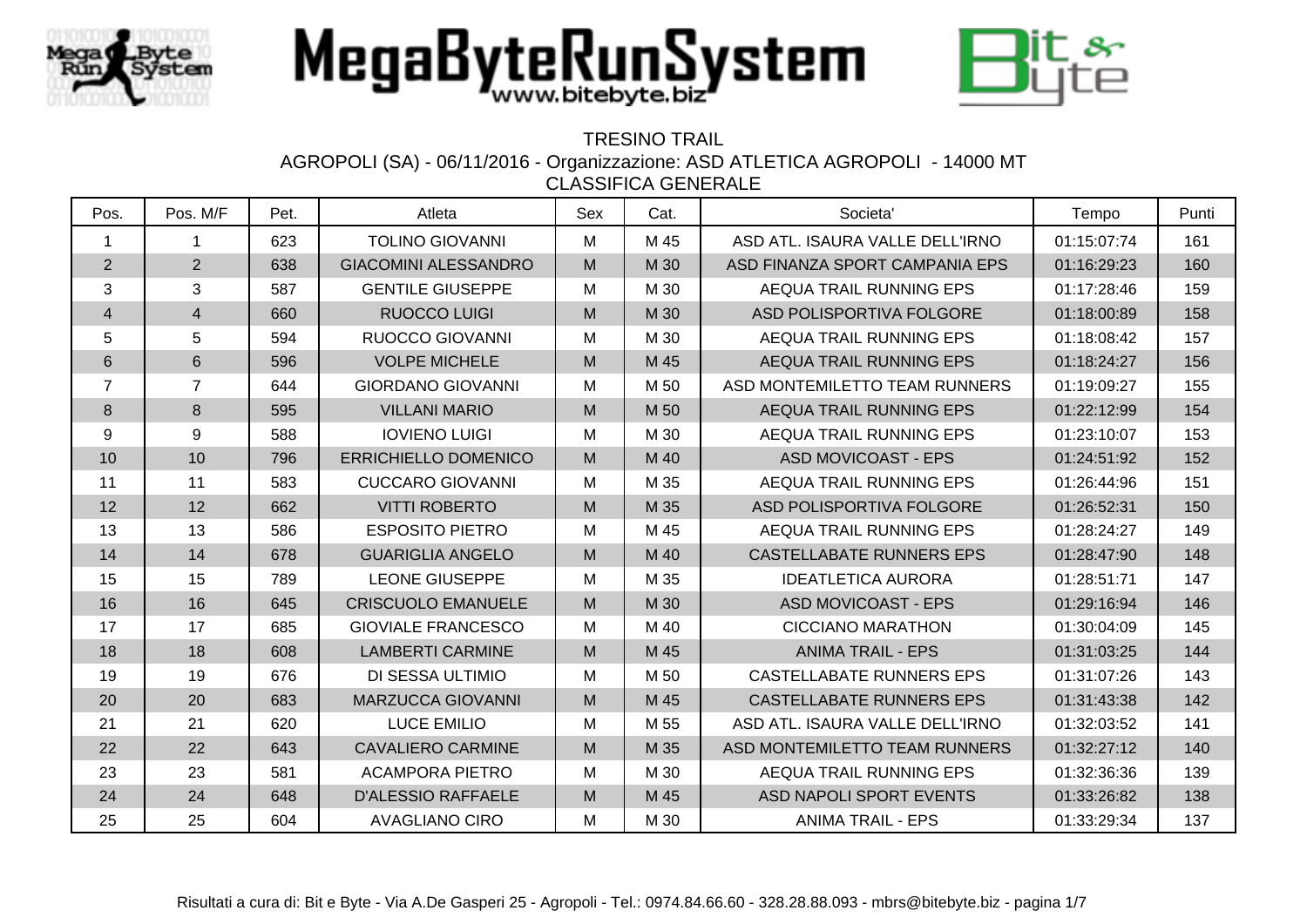



### TRESINO TRAIL

AGROPOLI (SA) - 06/11/2016 - Organizzazione: ASD ATLETICA AGROPOLI - 14000 MT

| Pos. | Pos. M/F       | Pet. | Atleta                          | Sex | Cat.         | Societa'                        | Tempo       | Punti |
|------|----------------|------|---------------------------------|-----|--------------|---------------------------------|-------------|-------|
| 26   | 26             | 668  | <b>DEL GAIZO LUCA</b>           | М   | M 35         | ASD.MOV.SPORT. BARTOLO LONGO    | 01:33:50:23 | 136   |
| 27   | 27             | 719  | <b>AURILIO FRANCESCO</b>        | M   | M 45         | <b>RUNCARD FIDAL</b>            | 01:33:55:62 | 135   |
| 28   | 28             | 772  | DE FEO VINCENZO                 | M   | M 60         | SSD NAPOLI 1000VENTI ARL        | 01:34:11:11 | 134   |
| 29   | 29             | 795  | <b>CASTELLO GERMANO</b>         | M   | M 40         | <b>ASD MOVICOAST - EPS</b>      | 01:34:16:12 | 133   |
| 30   | 30             | 675  | <b>CHIARIELLO FABIO</b>         | M   | M 40         | CASTELLABATE RUNNERS EPS        | 01:34:21:99 | 132   |
| 31   | 31             | 682  | <b>MALZONE MARCO</b>            | M   | M 30         | <b>CASTELLABATE RUNNERS EPS</b> | 01:34:29:19 | 131   |
| 32   | 32             | 652  | <b>MARRA GERARDO</b>            | M   | M 45         | ASD POL. ATL. CAMALDOLESE       | 01:34:44:76 | 130   |
| 33   | 33             | 773  | RUOCCO VINCENZO                 | M   | M 30         | <b>ASD MOVICOAST - EPS</b>      | 01:34:49:09 | 129   |
| 34   | 34             | 597  | <b>GAUDIELLO ERMINIO</b>        | м   | M 50         | <b>AGROPOLI RUNNING</b>         | 01:34:55:33 | 128   |
| 35   | 35             | 603  | <b>D'AMBROSIO DONATO</b>        | M   | M 50         | ANGRI RUNNER CLUB EPS           | 01:35:25:31 | 127   |
| 36   | 36             | 708  | <b>MARTONE ROBERTO</b>          | M   | M 40         | LIBERO - EPS                    | 01:35:50:28 | 126   |
| 37   | 37             | 607  | <b>FALCONE MASSIMILIANO</b>     | M   | M 40         | <b>ANIMA TRAIL - EPS</b>        | 01:36:26:33 | 125   |
| 38   | 38             | 653  | <b>CATALANO FERRAIOLI LUIGI</b> | M   | M 45         | ASD POLISPORTIVA FOLGORE        | 01:36:37:04 | 124   |
| 39   | 39             | 724  | PENZANI MICHELE                 | M   | M 40         | <b>RUNCARD FIDAL</b>            | 01:36:50:05 | 123   |
| 40   | 40             | 641  | <b>D'AURIA DARIO</b>            | M   | M 45         | <b>ASD LA CORSA</b>             | 01:37:25:38 | 122   |
| 41   | 41             | 642  | <b>AVITABILE MASSIMO</b>        | M   | M 40         | ASD MONTEMILETTO TEAM RUNNERS   | 01:37:29:36 | 121   |
| 42   | -1             | 703  | <b>DELLE DONNE LAURA</b>        | F   | <b>DONNE</b> | LIBERO - EPS                    | 01:37:49:00 | 120   |
| 43   | $\overline{2}$ | 602  | SHEVCHENKO SVITLANA             | F   | <b>DONNE</b> | ANGRI CASTELLO DORIA RUN EPS    | 01:38:24:72 | 119   |
| 44   | 42             | 694  | <b>COZZA VINCENZO</b>           | M   | M 30         | <b>IDEATLETICA AURORA EPS</b>   | 01:38:43:24 | 118   |
| 45   | 43             | 619  | <b>TOSCANO LUIGI</b>            | M   | M 55         | <b>ASD AMATORI VESUVIO</b>      | 01:38:48:60 | 117   |
| 46   | 44             | 770  | PALOMBA GIOVANNI                | M   | M 50         | PAENINSULA SORRENTO EPS         | 01:38:56:53 | 116   |
| 47   | 45             | 715  | <b>FARANDA RICARDO</b>          | M   | M 55         | POD. VALLE CAUDINA              | 01:39:19:66 | 115   |
| 48   | 46             | 681  | MALZONE GERARDO                 | M   | M 50         | <b>CASTELLABATE RUNNERS EPS</b> | 01:39:49:66 | 114   |
| 49   | 47             | 651  | <b>FESTA ANGELO MICHELE</b>     | M   | M 55         | ASD PODISTI ALTO SANNIO         | 01:39:56:91 | 113   |
| 50   | 48             | 626  | <b>BONFRISCO SABATINO</b>       | M   | M 40         | ASD ATLETICA AGROPOLI           | 01:40:14:29 | 112   |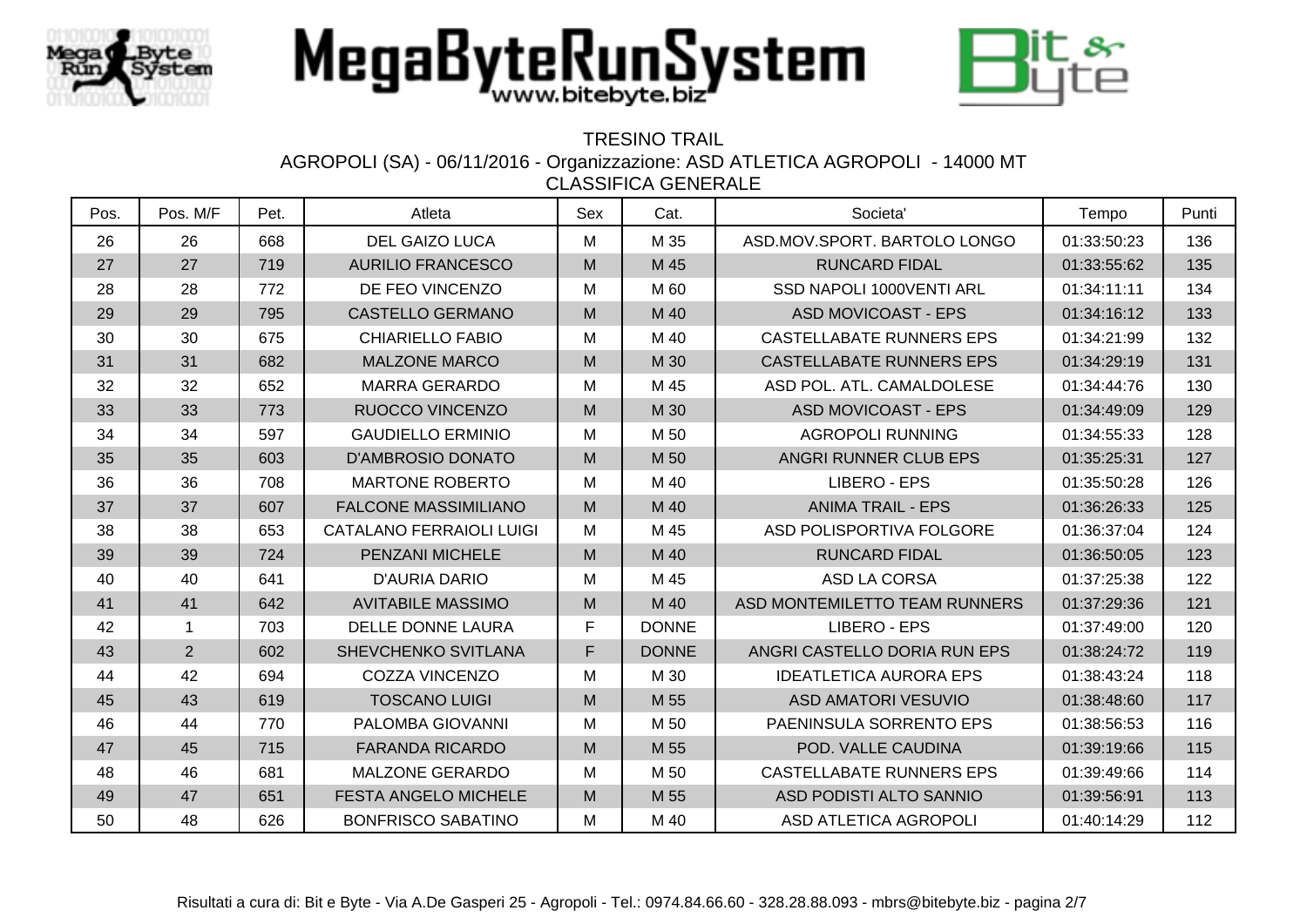



### TRESINO TRAIL

AGROPOLI (SA) - 06/11/2016 - Organizzazione: ASD ATLETICA AGROPOLI - 14000 MT

| Pos. | Pos. M/F | Pet. | Atleta                     | Sex | Cat.         | Societa'                        | Tempo       | Punti |
|------|----------|------|----------------------------|-----|--------------|---------------------------------|-------------|-------|
| 51   | 49       | 646  | <b>LAUDANO TOMMASO</b>     | М   | M 50         | <b>ASD MOVICOAST - EPS</b>      | 01:40:21:16 | 111   |
| 52   | 50       | 611  | <b>MASULLO NICOLA</b>      | M   | M 40         | <b>ANIMA TRAIL - EPS</b>        | 01:40:30:94 | 110   |
| 53   | 51       | 786  | <b>TANCREDI ROSSANO</b>    | M   | M 40         | <b>ASD FREE RUNNER</b>          | 01:40:43:75 | 109   |
| 54   | 52       | 671  | CAPOZZI LUCIANO            | M   | M 45         | <b>AVELLINO RUNNER EPS</b>      | 01:40:53:20 | 108   |
| 55   | 53       | 584  | DE COLA MARCELLO           | M   | M 40         | AEQUA TRAIL RUNNING EPS         | 01:40:54:81 | 107   |
| 56   | 54       | 649  | <b>ACAMPORA FELICE</b>     | M   | M 40         | ASD POD.CAVA PIC.COSTA AMALFI   | 01:41:02:01 | 106   |
| 57   | 55       | 669  | <b>DIBATTISTA MICHELE</b>  | M   | M 35         | ASDGRAVINA FESTINA LENTE!       | 01:42:18:83 | 105   |
| 58   | 56       | 615  | <b>VITALE GIOVANNI</b>     | M   | M 45         | <b>ANIMA TRAIL - EPS</b>        | 01:42:21:71 | 104   |
| 59   | 3        | 787  | <b>CAPO DANIELA</b>        | F   | <b>DONNE</b> | <b>AGROPOLI RUNNING</b>         | 01:42:26:37 | 103   |
| 60   | 57       | 674  | <b>CARDONE ANTONIO</b>     | M   | M 35         | <b>CASTELLABATE RUNNERS EPS</b> | 01:42:39:43 | 102   |
| 61   | 4        | 591  | PEPE LUCIA                 | F.  | <b>DONNE</b> | AEQUA TRAIL RUNNING EPS         | 01:42:50:45 | 101   |
| 62   | 58       | 582  | <b>CHIERCHIA CATELLO</b>   | M   | M 50         | AEQUA TRAIL RUNNING EPS         | 01:43:58:89 | 100   |
| 63   | 59       | 666  | <b>SILVERI PIETRO</b>      | M   | M 55         | ASD SALERNO RUNNING CLUB        | 01:44:25:16 | 99    |
| 64   | 60       | 800  | <b>CIRILLO DAVIDE</b>      | M   | M 30         | ASD ATLETICA AGROPOLI EPS       | 01:44:35:10 | 98    |
| 65   | 61       | 655  | <b>GALLO ANTONIO</b>       | M   | M 45         | ASD POLISPORTIVA FOLGORE        | 01:45:44:82 | 97    |
| 66   | 62       | 790  | PIANA MASSIMO              | M   | M 30         | <b>LIBERO - EPS</b>             | 01:45:57:37 | 96    |
| 67   | 63       | 791  | <b>ALFANO FABIO</b>        | M   | M 40         | LIBERO - EPS                    | 01:45:59:72 | 95    |
| 68   | 64       | 663  | <b>ALLOCCA FIORAVANTE</b>  | M   | M 55         | ASD RUNNING SAVIANO EPS         | 01:46:52:83 | 94    |
| 69   | 65       | 771  | ETERNO ALESSANDRO          | M   | M 35         | <b>ASD FREE RUNNER</b>          | 01:47:17:05 | 93    |
| 70   | 66       | 788  | <b>GORRASI SERGIO</b>      | M   | M 40         | <b>IDEATLETICA AURORA</b>       | 01:47:19:29 | 92    |
| 71   | 67       | 781  | <b>FORINO GIUSEPPE</b>     | М   | M 50         | ASD LA CORSA                    | 01:47:44:15 | 91    |
| 72   | 68       | 799  | <b>MAURO EUGENIO</b>       | M   | M 60         | TRIATHLON CANOTTIERI NAPOLI     | 01:48:09:34 | 90    |
| 73   | 69       | 664  | <b>GRAGNANIELLO ANTIMO</b> | M   | M 60         | ASD RUNNING SAVIANO EPS         | 01:48:13:18 | 89    |
| 74   | 70       | 622  | <b>SESSA GIULIO</b>        | M   | M 60         | ASD ATL. ISAURA VALLE DELL'IRNO | 01:48:19:14 | 88    |
| 75   | 71       | 677  | <b>GALLO NICOLA</b>        | М   | M 30         | CASTELLABATE RUNNERS EPS        | 01:48:40:71 | 87    |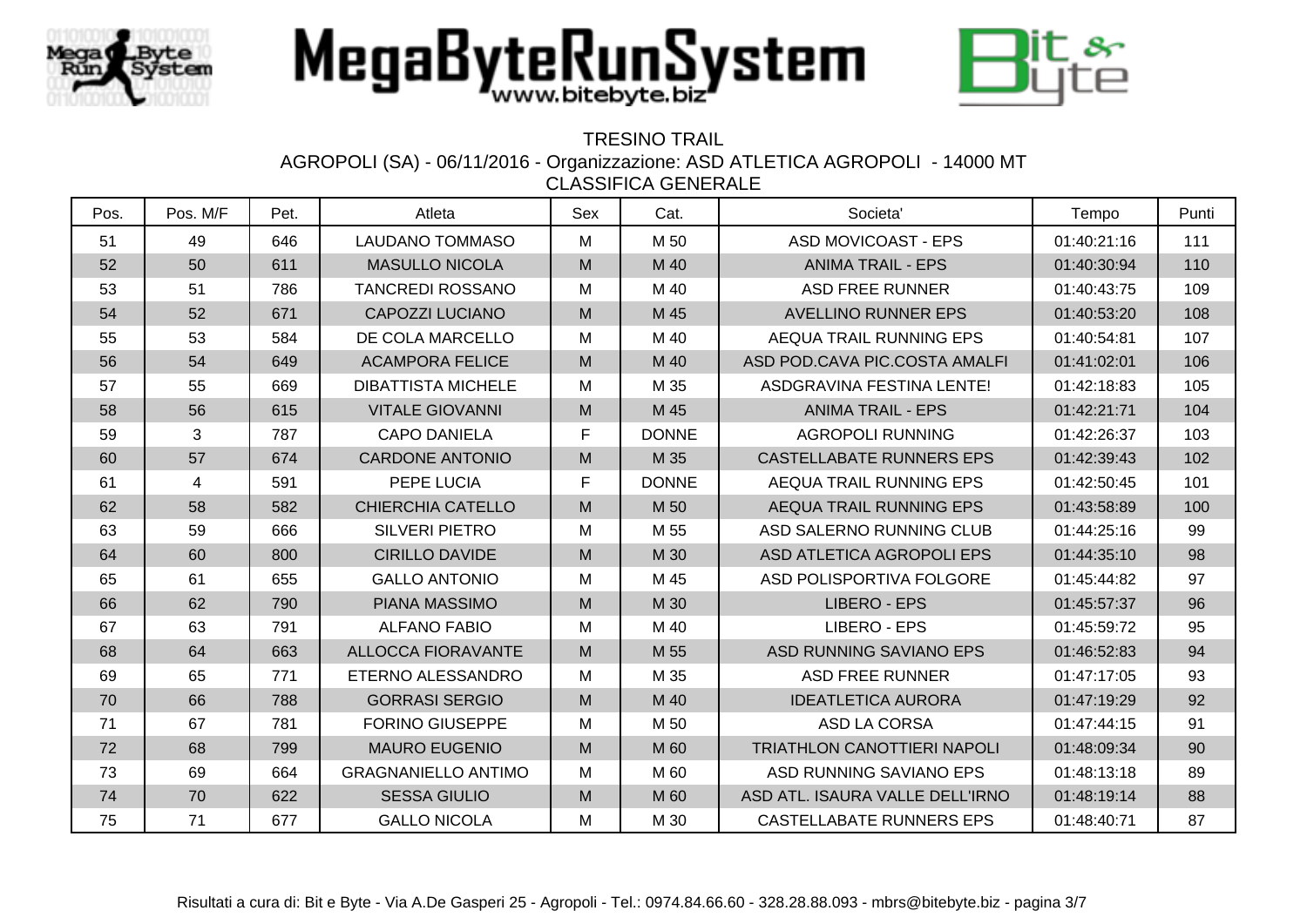



### TRESINO TRAIL

AGROPOLI (SA) - 06/11/2016 - Organizzazione: ASD ATLETICA AGROPOLI - 14000 MT

| Pos. | Pos. M/F       | Pet. | Atleta                    | Sex | Cat.         | Societa'                         | Tempo       | Punti |
|------|----------------|------|---------------------------|-----|--------------|----------------------------------|-------------|-------|
| 76   | 5              | 632  | PATELLA CECILIA           | F   | <b>DONNE</b> | ASD ATLETICA AGROPOLI            | 01:48:51:99 | 86    |
| 77   | 72             | 610  | <b>LIGUORI ALBERTO</b>    | M   | M 45         | <b>ANIMA TRAIL - EPS</b>         | 01:49:09:88 | 85    |
| 78   | 73             | 621  | RAGO LORENZO              | M   | M 40         | ASD ATL. ISAURA VALLE DELL'IRNO  | 01:49:31:57 | 84    |
| 79   | 74             | 590  | <b>PARLATO RAFFAELE</b>   | M   | M 65         | AEQUA TRAIL RUNNING EPS          | 01:50:00:01 | 83    |
| 80   | 75             | 680  | <b>LANARO ENRICO</b>      | M   | M 40         | <b>CASTELLABATE RUNNERS EPS</b>  | 01:50:37:75 | 82    |
| 81   | $6\phantom{1}$ | 592  | PIZZOFERRO EMANUELA       | F   | <b>DONNE</b> | AEQUA TRAIL RUNNING EPS          | 01:50:59:04 | 81    |
| 82   | 76             | 785  | SANTALUCIA CLAUDIO        | M   | M 50         | ASD ATLETICA AGROPOLI            | 01:51:03:28 | 80    |
| 83   | 77             | 710  | SANTANGELO FRANCESCO      | M   | M 65         | <b>LIBERTAS AGROPOLI</b>         | 01:51:06:73 | 79    |
| 84   | 78             | 613  | <b>NEGRO DOMENICO</b>     | M   | M 45         | <b>ANIMA TRAIL - EPS</b>         | 01:51:10:20 | 78    |
| 85   | 79             | 624  | <b>CUTELLI PAOLO</b>      | M   | M 50         | ASD ATL. VIS NOVA                | 01:51:27:13 | 77    |
| 86   | $\overline{7}$ | 690  | <b>GAMMELLA NUNZIA</b>    | F   | <b>DONNE</b> | <b>IDEATLETICA AURORA</b>        | 01:51:54:16 | 76    |
| 87   | 80             | 797  | <b>ALIBERTI ORLANDO</b>   | M   | M 60         | ASD ATLETICA AURORA BATTIPAGLIA  | 01:52:18:47 | 75    |
| 88   | 8              | 585  | DE FEO DANIELA            | F   | <b>DONNE</b> | AEQUA TRAIL RUNNING EPS          | 01:53:15:98 | 74    |
| 89   | 81             | 630  | <b>MARTONE ROSARIO</b>    | M   | M 35         | ASD ATLETICA AGROPOLI            | 01:53:26:65 | 73    |
| 90   | 82             | 670  | <b>LAMBERTI RENATO</b>    | М   | M 50         | ATL. ARECHI SALERNO              | 01:53:39:42 | 72    |
| 91   | 83             | 782  | <b>GEREMIA LUCA</b>       | M   | M 35         | ASD RUNNING VAIRANO              | 01:54:36:10 | 71    |
| 92   | 84             | 617  | <b>MONTUORI ANTONIO</b>   | M   | M 60         | ANTARES FREE RUNNER STABIA       | 01:54:50:19 | 70    |
| 93   | 85             | 712  | <b>GARGIULO VINCENZO</b>  | M   | M 45         | <b>MARATHON CLUB STABIAE</b>     | 01:54:55:53 | 69    |
| 94   | 86             | 776  | PREARO IGINO              | M   | M 50         | ASD ATLETICA AGROPOLI            | 01:55:12:87 | 68    |
| 95   | 87             | 639  | <b>LAMBERTI PASQUALE</b>  | M   | M 55         | <b>ASD FREE RUNNER</b>           | 01:55:47:27 | 67    |
| 96   | 88             | 689  | DEL PRETE SALVATORE       | М   | M 40         | <b>IDEATLETICA AURORA</b>        | 01:56:34:36 | 66    |
| 97   | 89             | 628  | <b>ERRICO BRUNO</b>       | M   | M 60         | <b>ASD ATLETICA AGROPOLI</b>     | 01:56:50:69 | 65    |
| 98   | 90             | 665  | <b>FEDERICO LORENZO</b>   | M   | M 55         | ASD RUNNING TELESE TERME         | 01:57:00:12 | 64    |
| 99   | 91             | 714  | <b>SCHETTINO VINCENZO</b> | M   | M 45         | <b>MARATHON CLUB STABIAE EPS</b> | 01:57:04:31 | 63    |
| 100  | 9              | 599  | LAZZARI MARIA ROSARIA     | F   | <b>DONNE</b> | <b>AMATORI LECCE</b>             | 01:57:38:24 | 62    |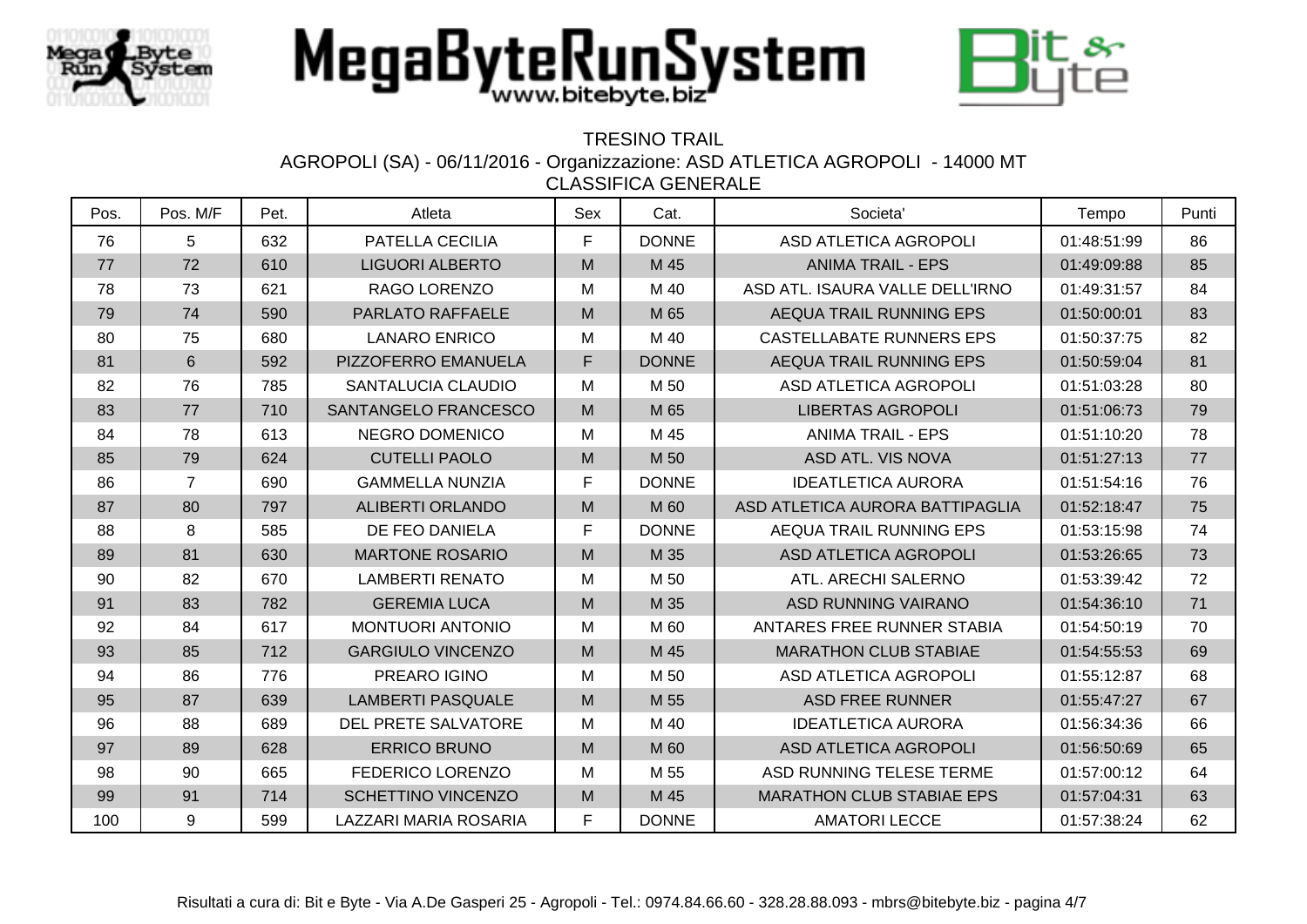



### TRESINO TRAIL

AGROPOLI (SA) - 06/11/2016 - Organizzazione: ASD ATLETICA AGROPOLI - 14000 MT

| Pos. | Pos. M/F | Pet. | Atleta                          | Sex | Cat.         | Societa'                       | Tempo       | Punti |
|------|----------|------|---------------------------------|-----|--------------|--------------------------------|-------------|-------|
| 101  | 92       | 640  | <b>CRISTIANO VINCENZO</b>       | M   | M 60         | ASD IRPINIA ITALIA EPS         | 01:57:51:23 | 61    |
| 102  | 93       | 601  | <b>ESPOSITO RAFFAELE</b>        | M   | M 50         | ANGRI CASTELLO DORIA RUN EPS   | 01:57:56:74 | 60    |
| 103  | 94       | 702  | <b>D'AMBROSIO MARCELLO</b>      | M   | M 40         | <b>LIBERO - EPS</b>            | 01:58:11:29 | 59    |
| 104  | 10       | 625  | <b>BAK MALGORZATA MAGDALENA</b> | F   | <b>DONNE</b> | ASD ATLETICA AGROPOLI          | 01:58:15:98 | 58    |
| 105  | 95       | 616  | <b>FERRARA ANGELO</b>           | M   | M 50         | ANTARES FREE RUNNER STABIA     | 01:59:07:20 | 57    |
| 106  | 11       | 725  | <b>WATANABE MARIKA</b>          | F   | <b>DONNE</b> | <b>RUNCARD FIDAL</b>           | 01:59:58:23 | 56    |
| 107  | 96       | 720  | <b>BOCCUTI ALBERICO</b>         | M   | M 50         | <b>RUNCARD FIDAL</b>           | 01:59:59:92 | 55    |
| 108  | 97       | 609  | LAZZARINI CONSALVO MAURO        | M   | M 50         | <b>ANIMA TRAIL - EPS</b>       | 02:01:19:08 | 54    |
| 109  | 98       | 698  | ROFRANO FRANCESCO               | M   | M 30         | <b>IDEATLETICA AURORA EPS</b>  | 02:01:53:51 | 53    |
| 110  | 99       | 784  | DANIELE BARTOLOMEO              | M   | M 55         | ASD RUNNING VAIRANO            | 02:02:11:12 | 52    |
| 111  | 100      | 686  | <b>DOLAN ALAN GERARD</b>        | M   | M 35         | <b>FREE RUNNERS MOLFETTA</b>   | 02:02:24:27 | 51    |
| 112  | 101      | 716  | <b>MAFFEI ANTONIO</b>           | M   | M 40         | POL. PODJGYM AVELLINO EPS      | 02:02:26:63 | 50    |
| 113  | 102      | 667  | <b>D'ANGELO DOMENICO</b>        | M   | M 65         | ASD.MOV.SPORT. BARTOLO LONGO   | 02:02:52:71 | 49    |
| 114  | 103      | 711  | <b>GARGIULO GERARDO</b>         | M   | M 40         | <b>MARATHON CLUB STABIAE</b>   | 02:04:14:80 | 48    |
| 115  | 12       | 713  | <b>MARESCA MIRNA</b>            | F   | <b>DONNE</b> | <b>MARATHON CLUB STABIAE</b>   | 02:04:21:88 | 47    |
| 116  | 13       | 657  | NUNZIATA IMMACOLATA             | F   | <b>DONNE</b> | ASD POLISPORTIVA FOLGORE       | 02:04:22:00 | 46    |
| 117  | 104      | 618  | <b>LEGGERO EMILIO</b>           | M   | M 55         | ANTARES FREE RUNNER STABIA EPS | 02:04:23:00 | 45    |
| 118  | 105      | 722  | <b>DE MAIO GIANLUCA</b>         | M   | M 45         | <b>RUNCARD FIDAL</b>           | 02:05:37:23 | 44    |
| 119  | 106      | 778  | PASTENA ANTONIO                 | M   | M 55         | <b>IDEATLETICA AURORA</b>      | 02:06:06:45 | 43    |
| 120  | 107      | 717  | <b>TORNATORE LORENZO</b>        | M   | M 55         | POL. PODJGYM AVELLINO EPS      | 02:06:12:25 | 42    |
| 121  | 108      | 637  | <b>CAPACCIO VINCENZO</b>        | M   | M 30         | ASD CASTELLABATE RUNNERS       | 02:08:58:48 | 41    |
| 122  | 109      | 659  | <b>RESCIGNO POMPEO</b>          | M   | M 40         | ASD POLISPORTIVA FOLGORE       | 02:09:10:00 | 40    |
| 123  | 14       | 695  | <b>D'ASCOLI FEDERICA</b>        | F   | <b>DONNE</b> | <b>IDEATLETICA AURORA EPS</b>  | 02:11:13:86 | 39    |
| 124  | 15       | 696  | PETRONE AGNESE                  | F   | <b>DONNE</b> | <b>IDEATLETICA AURORA EPS</b>  | 02:11:16:45 | 38    |
| 125  | 16       | 693  | <b>CORVO OLGA</b>               | F   | <b>DONNE</b> | <b>IDEATLETICA AURORA EPS</b>  | 02:11:17:00 | 37    |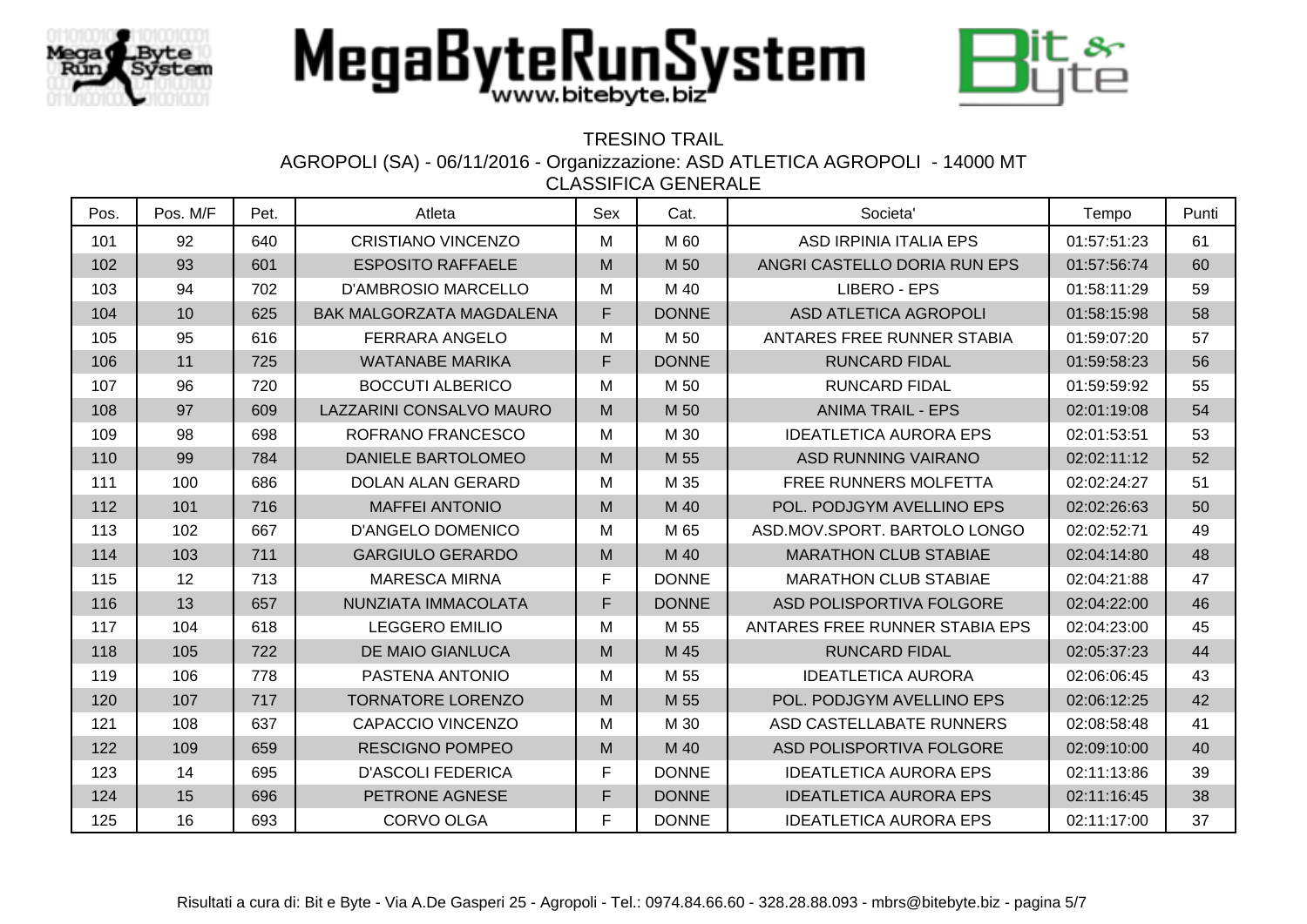



### TRESINO TRAIL

AGROPOLI (SA) - 06/11/2016 - Organizzazione: ASD ATLETICA AGROPOLI - 14000 MT

| Pos. | Pos. M/F | Pet. | Atleta                         | Sex | Cat.         | Societa'                        | Tempo       | Punti |
|------|----------|------|--------------------------------|-----|--------------|---------------------------------|-------------|-------|
| 126  | 110      | 692  | <b>VECE GIUSEPPE</b>           | M   | M 50         | <b>IDEATLETICA AURORA</b>       | 02:11:21:29 | 36    |
| 127  | 111      | 634  | <b>STIRONE GASPARE</b>         | M   | M 45         | ASD ATLETICA AGROPOLI           | 02:11:38:50 | 35    |
| 128  | 112      | 783  | DE ANGELIS TOMMASO             | M   | M 55         | ASD RUNNING VAIRANO             | 02:13:23:28 | 34    |
| 129  | 17       | 600  | <b>D'AMBROSIO TERESA</b>       | F   | <b>DONNE</b> | ANGRI CASTELLO DORIA RUN EPS    | 02:13:53:57 | 33    |
| 130  | 113      | 779  | <b>MURABITO SALVATORE</b>      | M   | M 50         | ASD ATLETICA AURORA BATTIPAGLIA | 02:15:26:78 | 32    |
| 131  | 18       | 777  | <b>BISCOTTI ROBERTA</b>        | F   | <b>DONNE</b> | <b>IDEATLETICA AURORA</b>       | 02:15:28:67 | 31    |
| 132  | 19       | 614  | <b>RAIA CARMELA</b>            | F   | <b>DONNE</b> | <b>ANIMA TRAIL - EPS</b>        | 02:15:39:15 | 30    |
| 133  | 114      | 794  | <b>MIRANDA GIUSEPPE</b>        | M   | M 60         | ATLETICA SAN GIUSEPPE EPS       | 02:15:41:99 | 29    |
| 134  | 115      | 672  | <b>AMATO GIAMPIERO</b>         | M   | M 40         | CASTELLABATE RUNNERS EPS        | 02:16:00:88 | 28    |
| 135  | 116      | 598  | <b>MARTUSCELLI ANTONIO</b>     | M   | M 40         | <b>AGROPOLI RUNNING</b>         | 02:16:03:90 | 27    |
| 136  | 117      | 647  | PALLADINO ROBERTO              | M   | M 35         | ASD MOVICOAST - EPS             | 02:16:15:24 | 26    |
| 137  | 20       | 673  | <b>BACCARO VENUSIA</b>         | F   | <b>DONNE</b> | <b>CASTELLABATE RUNNERS EPS</b> | 02:16:17:17 | 25    |
| 138  | 21       | 684  | <b>TORTORA TIZIANA</b>         | F   | <b>DONNE</b> | <b>CASTELLABATE RUNNERS EPS</b> | 02:16:21:70 | 24    |
| 139  | 22       | 679  | <b>GUARIGLIA MARIA ROSARIA</b> | F   | <b>DONNE</b> | <b>CASTELLABATE RUNNERS EPS</b> | 02:16:57:52 | 23    |
| 140  | 23       | 629  | <b>GUARIGLIA MARIA ROSARIA</b> | F   | <b>DONNE</b> | ASD ATLETICA AGROPOLI           | 02:17:18:76 | 22    |
| 141  | 24       | 631  | <b>MONZO CARMELA</b>           | F   | <b>DONNE</b> | <b>ASD ATLETICA AGROPOLI</b>    | 02:18:01:58 | 21    |
| 142  | 25       | 792  | <b>VERRONE NADIA</b>           | F   | M 45         | ASD ATLETICA AGROPOLI EPS       | 02:18:31:86 | 20    |
| 143  | 118      | 650  | <b>BALDI GINO</b>              | M   | M 65         | ASD POD.CAVA PIC.COSTA AMALFI   | 02:20:10:94 | 19    |
| 144  | 26       | 726  | <b>KIERNAN KAREN</b>           | F   | <b>DONNE</b> | <b>UNITED KINGDOM</b>           | 02:20:14:54 | 18    |
| 145  | 27       | 728  | <b>TUMBERVILLE SALLY</b>       | F   | <b>DONNE</b> | <b>UNITED KINGDOM</b>           | 02:21:04:60 | 17    |
| 146  | 119      | 707  | <b>MARI ALFREDO</b>            | M   | M 30         | <b>LIBERO - EPS</b>             | 02:21:08:00 | 16    |
| 147  | 120      | 700  | <b>SPINELLI MARIO</b>          | M   | M 40         | <b>IDEATLETICA AURORA EPS</b>   | 02:21:21:63 | 15    |
| 148  | 121      | 688  | <b>BELLELLI ERNESTO</b>        | M   | M 45         | <b>IDEATLETICA AURORA</b>       | 02:21:23:42 | 14    |
| 149  | 122      | 589  | <b>ISAIA GIOVANNI</b>          | M   | M 45         | AEQUA TRAIL RUNNING EPS         | 02:26:38:61 | 13    |
| 150  | 123      | 709  | PIETROPINTO FABIO              | M   | M 35         | LIBERO - EPS                    | 02:27:18:69 | 12    |